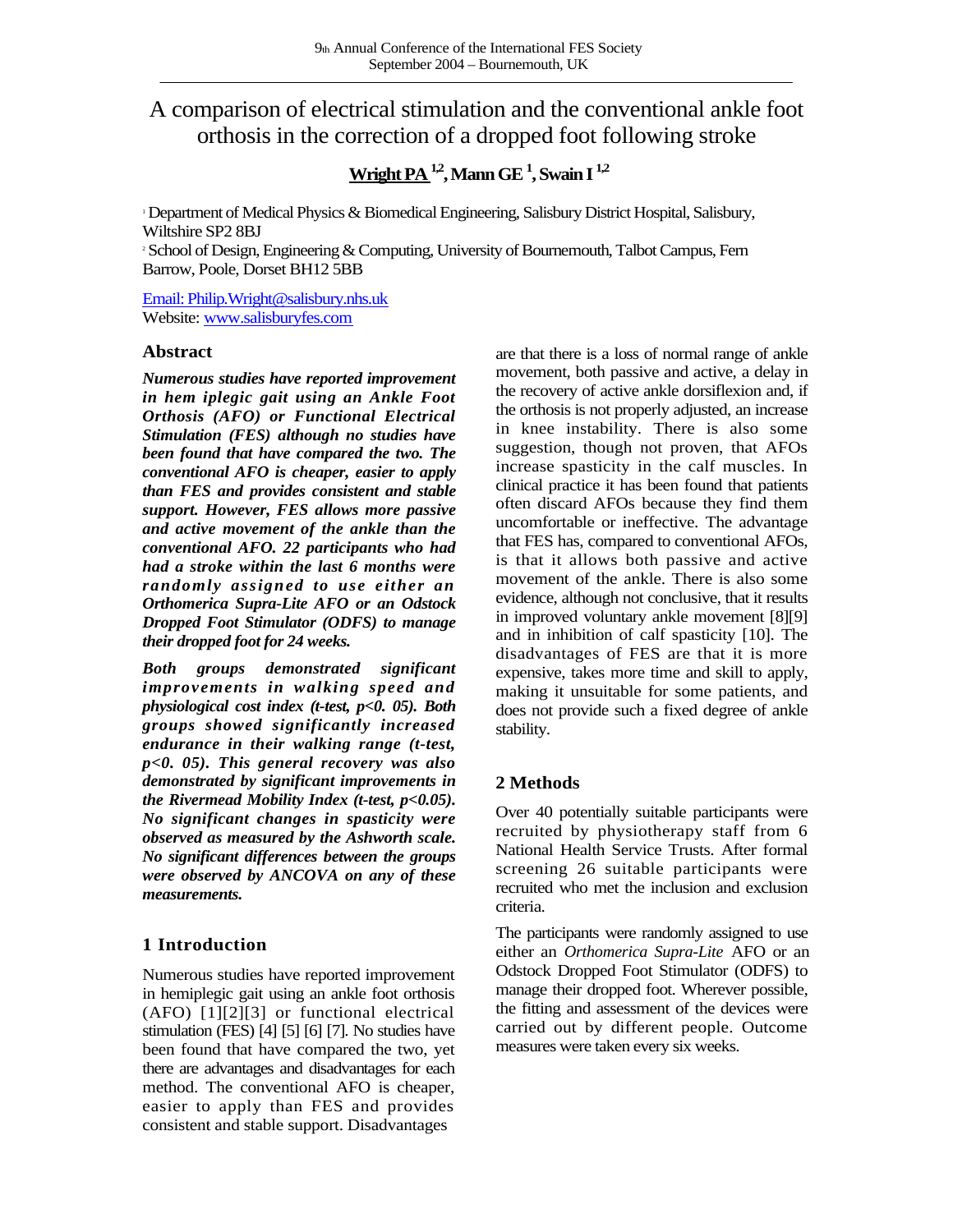### **2.1 Inclusion Criteria**

- 1. Single stroke of vascular origin with hemiplegia (<6 months)
- 2. Assessed by a clinical specialist physiotherapist to confirm that both a stimulator and an AFO would be suitable for the patient
- 3. Affected by a drop-foot, identified by failure to achieve a heel strike, and corrected by FES
- 4. Inability to achieve an effective push-off at terminal stance, identified by clinical observation

### **2.2 Exclusion Criteria**

- 1. Previous use of a dropped foot stimulator or AFO in four weeks prior to start of intervention
- 2. Required an AFO other than that selected for the trial

### **2.3 Outcome Measures**

- Walking speed (measured over 10 metres and timed by a stopwatch).
- Physiological cost index (PCI), a measure of the effort in walking based on walking speed and increase in heart rate, was measured at the same time as walking speed. It has been shown to correlate well with other methods of determining energy expenditure (Butler et al. 1984).
- Endurance (the total distance the participant is able to walk without an AFO or FES in 3 minutes).
- Calf spasticity (measured using the modified Ashworth scale).
- Mobility (measured using the Rivermead mobility index).

### **3 Results**

Both groups demonstrated significant improvements in walking speed and physiological cost index when comparing measurements in week 24 to week 0 (t-test, p<0.05) (figures 1 & 2). Both groups showed significantly increased endurance in their walking range (t-test,  $p<0.05$ ). This general recovery was also demonstrated by significant improvements in the Rivermead Mobility Index (t-test,  $p<0.05$ ). No significant changes in

spasticity were observed as measured by the Ashworth scale.

The changes in walking speed, physiological cost index, Rivermead, endurance, and spasticity that both groups exhibited were compared by an ANCOVA but there were no significant differences between the groups on any of these measurements.

When the second channel of stimulation was added at week 12 to the FES group a nonsignificant trend of increased speed and reduced PCI was observed in measurements of twochannel walking versus single-channel walking.

It was also observed that the greatest group improvements in walking speed, physiological cost index, endurance and Rivermead Mobility Index occurred during the first six weeks of the trial.

*Figure 1: Average walking speed against time for*



*both groups. W/o AFO is walking speed when AFO group is not wearing AFO, w/o FES is similar, FES(1) and FES(2) are single and two channel FES respectively.*





*both groups. Similar nomenclature is used as in figure 1.*

### **4 Discussion and Conclusions**

Both groups demonstrated significant improvements in walking speed, physiological cost index, Rivermead Mobility Index and endurance consistent with recovery from a stroke within the last 6 months. The study showed that FES can be used very early post